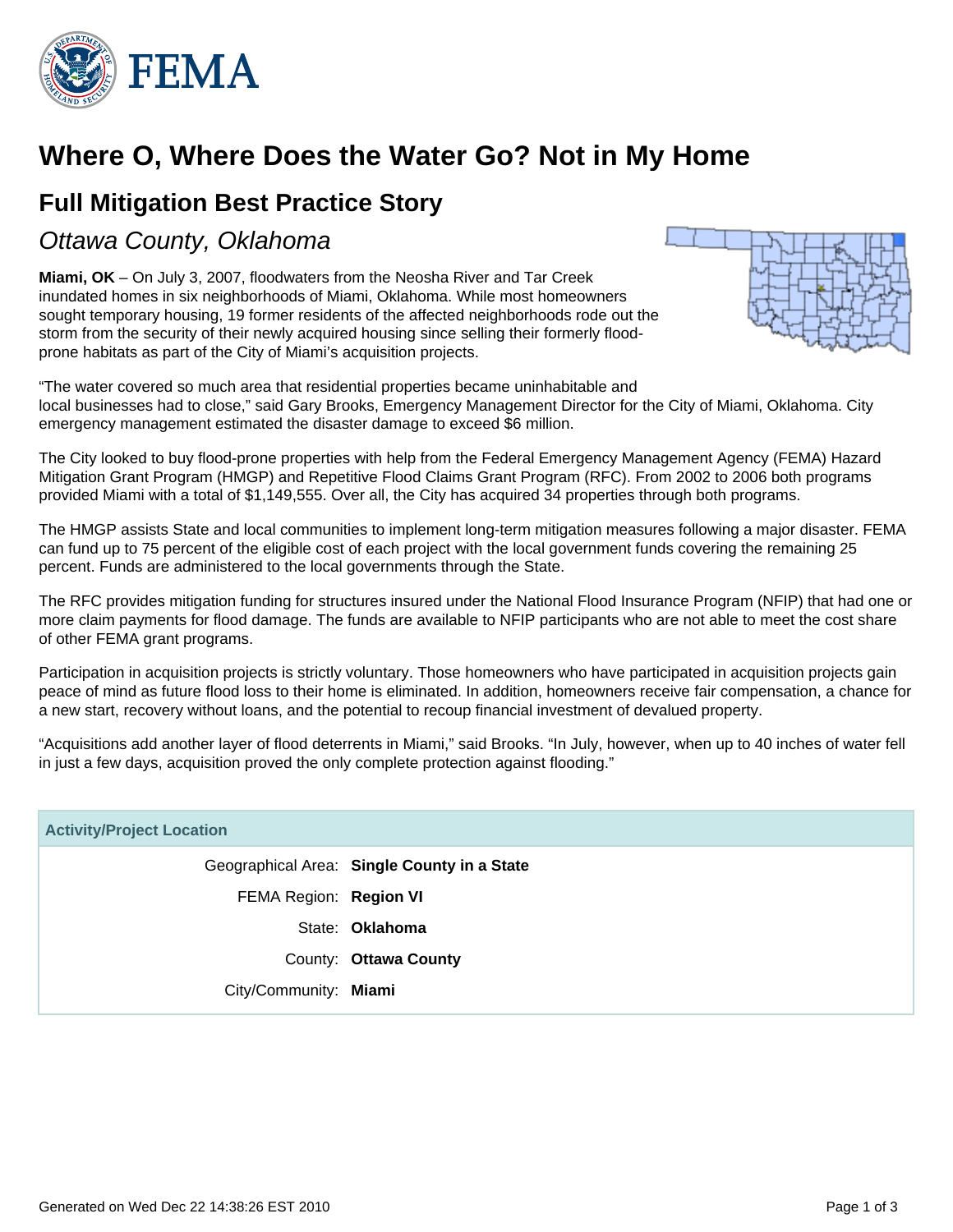| <b>Key Activity/Project Information</b> |                                                                                                                 |
|-----------------------------------------|-----------------------------------------------------------------------------------------------------------------|
| Sector: Public                          |                                                                                                                 |
| Hazard Type: Flooding                   |                                                                                                                 |
|                                         | Activity/Project Type: Acquisition/Buyouts                                                                      |
| Activity/Project Start Date: 03/2006    |                                                                                                                 |
| Activity/Project End Date: Ongoing      |                                                                                                                 |
|                                         | Hazard Mitigation Grant Program (HMGP); Other FEMA funds/ US<br>Funding Source: Department of Homeland Security |
|                                         | Funding Recipient: Local Government                                                                             |
| Funding Recipient Name: CITY OF MIAMI   |                                                                                                                 |
| Application/Project Number: 1355-107-R  |                                                                                                                 |

**Activity/Project Economic Analysis**

Cost: **\$1,149,555.00 (Actual)**

Non FEMA Cost:

### **Activity/Project Disaster Information**

| <b>Mitigation Resulted From Federal</b><br>Disaster? Yes |
|----------------------------------------------------------|
| Federal Disaster #: 1355, 01/05/2001                     |
| Federal Disaster Year: 2001                              |
| Value Tested By Disaster? Yes                            |
| Tested By Federal Disaster #: 1712, 07/07/2007           |
| Repetitive Loss Property? Yes                            |

#### **Reference URLs**

Reference URL 1: **http://www.floodsmart.gov**